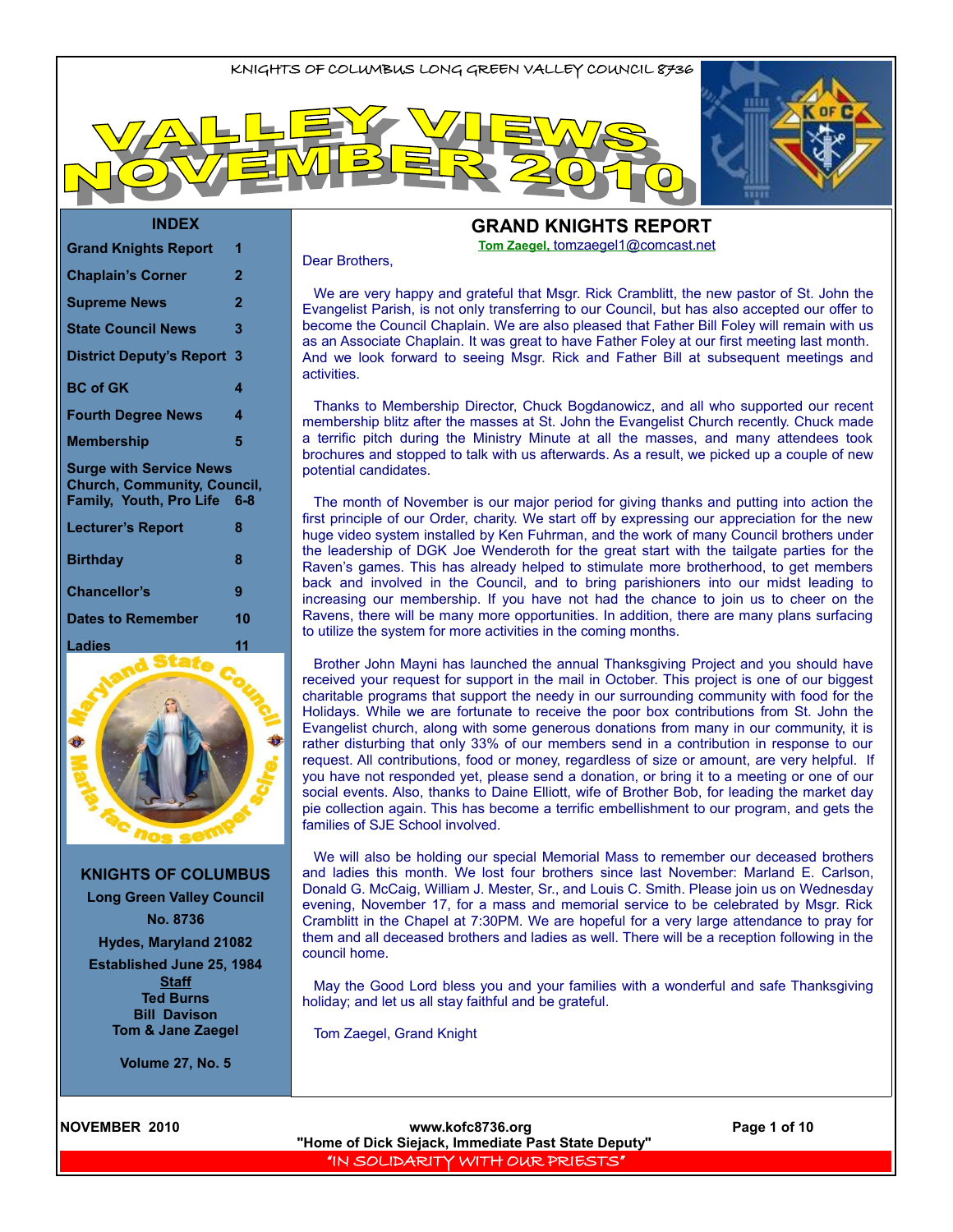### **CHAPLAIN'S REPORT**

Dear Brother Knights,

It was a wonderful experience to serve as Administrator of St. John the Evangelist parish for seven months until I was appointed Pastor of St. Joan of Arc parish in Aberdeen. I have enjoyed getting to know the people of St. Joan Arc as much as I did while at St. John's. St. John's now has a new Pastor. Msgr. Rick Cramblitt is also a Fourth Degree Knight of Columbus. After the last business meeting I spoke with the Grand Knight and I offered stepping down as your Chaplain to make room fro Msgr. Rick to assume the role of Chaplain since he is the Pastor of St. John's. I will continue in the role as an associate Chaplain of Long Green Council. Please understand that I will have limitations because of distance and conflicts with meetings at the same time you will have meetings and affairs. One nice thing for me is that St. Joan and St. John are both in the Harford region of the Archdiocese and so from time to time I will be seeing those in leadership positions.

No doubt you have been reading with some interest what Archbishop O'Brien has been writing in his weekly column regarding the challenges we face with the continuing shortage of priests. Even the Baltimore Sun did an article recently regarding the impact this is likely to have on our church. As the Archbishop has said, "We cannot sit by idly and do nothing." We must take steps to make sure that our people are served well. I know that we priests are committed to serving the people. Our life is devoted to ministering to our people. Our primary role is to make sure the people have the Sacraments available to them. And so, Masses and parishes will have to be consolidated. The traditional role of the Pastor is likely going to change. It is our hope that all of the faithful will fully cooperate. In the meantime, we continue to thank those who unselfishly offer themselves in helping the Church in so many ways. The real need we have is to continue to encourage vocations. The Knights of Columbus have been such staunch supporters of fostering vocations to the Priesthood and Religious life. At the present time it is predictable as to how many priests will be actively serving within our Archdiocese in the next 10-15 years. Please pray for us as we continue to take care of the spiritual and temporal needs of the Archdiocese.

May God Bless you Father Foley

#### **SUPREME COUNCIL NEWS**

**In Service to One, in Service to All** 

### **Knights of Columbus Honor Cardinal Dziwisz with Gaudium et Spes Award**

(KRAKOW, POLAND)—On Saturday, October 9, the Knights of Columbus bestowed its highest honor, the Gaudium et Spes Award, on Cardinal Stanislaw Dziwisz, the Archbishop of Krakow. The award was given during a special dinner in Krakow, in recognition of the cardinal's extraordinary contributions and long and faithful service to the Catholic Church.

Cardinal Dziwisz has been the archbishop of Krakow since 2005. He was named a cardinal by Pope Benedict XVI the following year. He was ordained a priest in 1963 by then-Bishop Karol Wojtyla, and he became the Bishop's personal secretary. When Wojtyla became Pope John Paul II, Dziwisz continued in that capacity until John Paul's death in 2005.

The award was established by the Knights of Columbus in 1992, to recognize individuals who have made outstanding contributions to both the Catholic Church and to society. The first recipient was Mother Teresa

**NOVEMBER 2010 www.kofc8736.org Page 2 of 10 "Home of Dick Siejack, Immediate Past State Deputy"**  "IN SOLIDARITY WITH OUR PRIESTS"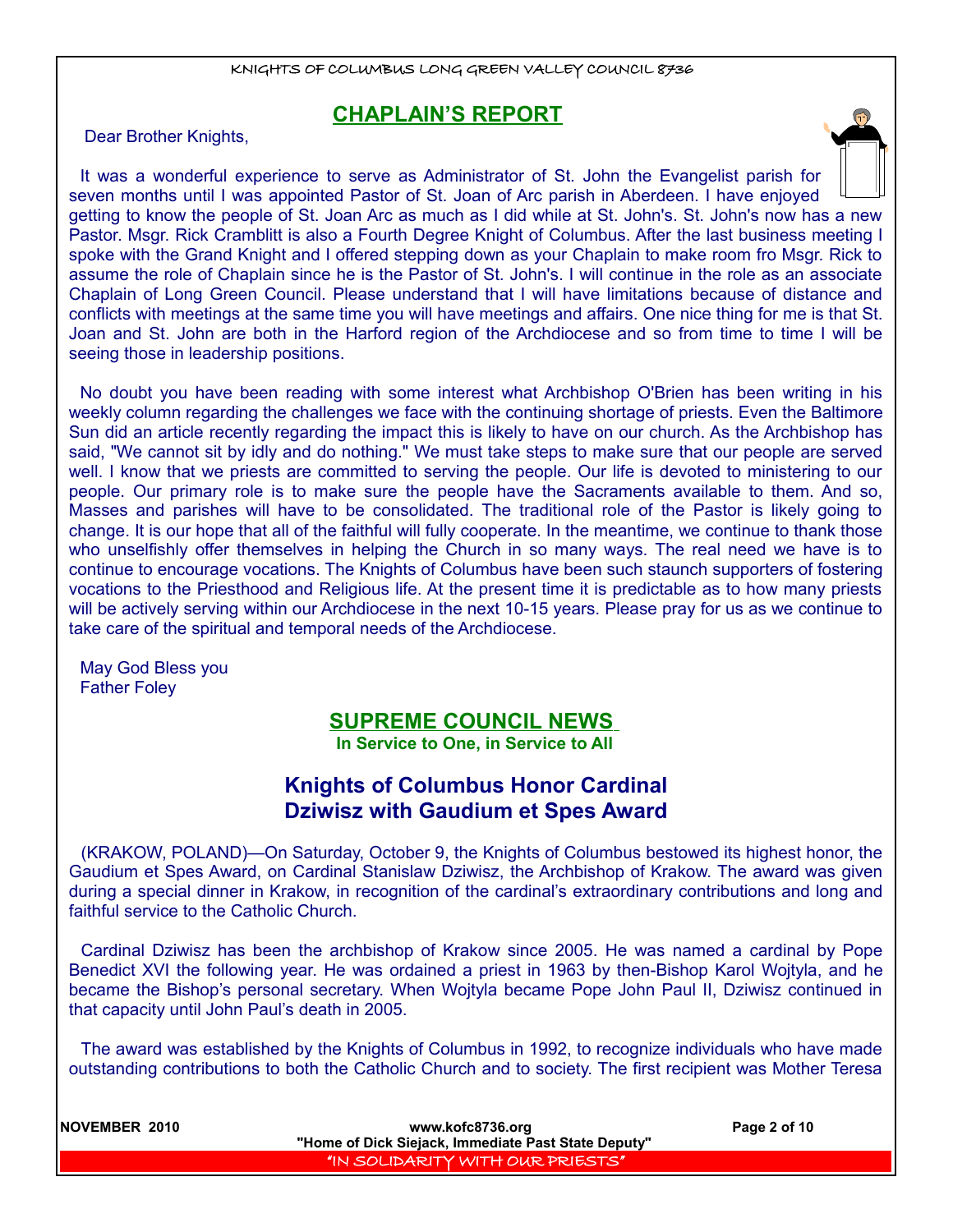of Calcutta. Cardinal Dziwisz is the 9th person to receive the award, and other recipients include the late Cardinal John O'Connor of New York, Cardinal Jaime Ortega y Alamino, the Archbishop of Havana, Cuba, and Jean Vanier, the founder of L'Arche.

Supreme Knight Carl A. Anderson presented the award to Cardinal Dziwisz at a dinner in his honor in Krakow. The officers and directors of the Knights of Columbus have been holding their quarterly meeting in Poland this week, and they were joined at the dinner by a number of Polish Knights. Since the Knights of Columbus established its first Polish councils five years ago, the organization's presence has grown to 25 councils throughout the country, and membership now stands at more than 1,400.

The Gaudium et Spes Award takes its inspiration, as well as its name, from the opening words of the Second Vatican Council's Pastoral Constitution on the Church in the Modern World. The award consists of a specially struck gold medal and an honorarium of \$100,000.



### **STATE NEWS**

Just as the Councils will have a Memorial Mass to honor their deceased members, The Maryland State Council will also hold our Memorial Mass to honor all the Brother Knights and Ladies who have gone on to be with the Lord this past year.

The Memorial Mass will be held on Sunday November 21, 2010 at Bon Secours Spiritual Center at 1525 Marriottsville Road in Marriottsville, MD. Mass will begin at 3:00 PM. Please invite any widows or widowers of your Council family to attend Mass and

make arrangements to bring them with you.

After Mass there will be a dinner open to all Brother Knights and Guests. The cost is \$15 per person. All reservations must be made with your payment to Chairman Luke Browning at 9139B Red Branch Road, Columbia, MD 21045. If you have any questions, feel free to call him at 410-707-1564 or e-mail Luke at [CatholicProjects@aol.com.](mailto:CatholicProjects@aol.com) The reservation form is available from your Grand Knight.

## **DISTRICT DEPUTY REPORT**

 **Jim Cross, PGK ; 410-893-1266; James.cross@comcast.net**

|                       | <b>Every Council a Star Council</b> |                |                 | numbers as of 10/20/2010 |  |
|-----------------------|-------------------------------------|----------------|-----------------|--------------------------|--|
|                       | <b>New</b>                          | <b>Dropped</b> | <b>Net</b>      | <b>Net</b>               |  |
| Council               | <b>Members</b>                      | <b>Members</b> | Membership      | <b>Insurance</b>         |  |
| #/Goals               |                                     |                | <b>Increase</b> | <b>Increase</b>          |  |
| 8736 / 14-5           |                                     | Բ              | -5              |                          |  |
| $9815/7 - 3$          |                                     |                |                 |                          |  |
| 10100 / 7-3           |                                     |                |                 |                          |  |
| 11372 / 18-6          |                                     |                |                 |                          |  |
| <b>District Total</b> |                                     |                | 0%              | 17.6%                    |  |

Star District Goals 46 New Members; 17 Insurance Members

October was Membership Blitz Month. But we need to keep it in mind all year long. Keep telling others about our activities and they will want to join.

November 2 is the Mid Term Election. LEARN about the candidates for your district. PRAY over your choice. VOTE for the candidate that you will trust to represent your views. It is our moral obligation to elect people that will rule responsibly in our place on the federal, state and local level.

| <b>INOVEMBER 2010</b> | www.kofc8736.org                                    | Page 3 of 10 |
|-----------------------|-----------------------------------------------------|--------------|
|                       | "Home of Dick Siejack, Immediate Past State Deputy" |              |
|                       | "IN SOLIDARITY WITH OUR PRIESTS"                    |              |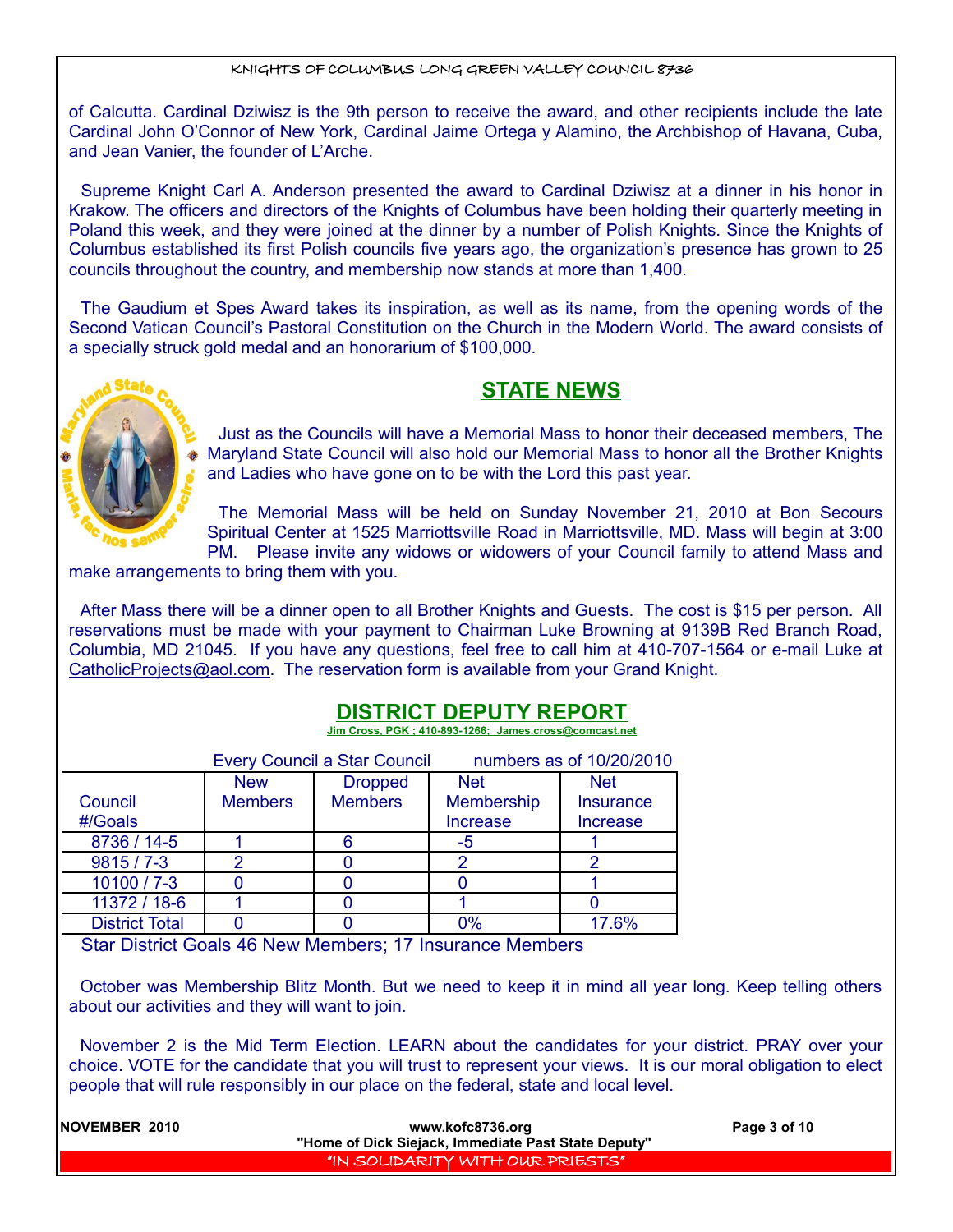A few key dates, to remember: First Degree December 20th at Fr. Wolfe and November 23rd at Long Green Valley. A 2nd degree will be held at Fr Wolfe on November 18th. Election Day, November 2.

Vivat Jesus! Jim Cross, District Deputy

### **BALTIMORE CHAPTER OF GRAND KNIGHTS NEWS**

 **Sam Orlando, President, 410 531 3691; [samorlando6@yahoo.com](mailto:samorlando6@yahoo.com)**

The Baltimore Chapter of Grand Knights will be celebrating Memorial Mass on Thursday, November 11, 2010 at St. Clement Church on 1212 Chesaco Avenue, Rosedale, Maryland 21237 beginning at 8:00PM. Parking is available behind the church. Immediately following the Mass, we will have a free Ice Cream Social in the Hall.

We wish to honor by individual name those Past Grand Knights who have passed since November 1, 2009. Please submit the names of those PGK's from your council to Greg McClain at gemcknight55@hotmail.com no later than November 1, 2010.

On December 4, 2010, The Baltimore Chapter will be providing a Breakfast with Santa for the special children at Villa Maria and St. Vincent's as well as those special adults living at the Gallagher Center. If you would like to help on that day, please contact Chapter President Sam Orlando at sorlando6@comcast.net as soon as possible.

Also in December, the Baltimore Chapter will hold its annual Christmas Party on Thursday December 9, 2010 at Fr. A. Leo Abendschoen Council #11615. Cost is only \$8/person. Contact Walt Wankowski at wwanko@comcast.net for more information and tickets.

### **FOURTH DEGREE NEWS**

**Archbishop John Carroll Assembly 2378, Faithful Navigator Mike Novak 410 515 6867; j.m.[. novak@comcast.net](mailto:novak@comcast.net)**



The Archbishop John Carroll Assembly will be holding our next meeting on Thursday November 18 at Long Green Valley Council. We will be celebrating our Memorial Mass and we ask that all Sir Knights attending Mass wear their tuxedo. Mass will start at 8:00PM and be held in St. John's Chapel.

Our December meeting/Christmas Party will be held on Thursday December 16 at Long Green Valley Council home. We are doing it a little different this year. We are asking everyone to bring something this year. Officers should bring a bottle of wine. Sir Knights whose last name begins with A thru P bring an appetizer. Sir Knights whose name begins with a Q thru Z bring a dessert. Long Green Valley will provide the main entrees – finger foods – like meatballs or wings etc, We will be charging approximately \$10 per person to reimburse Long Green for the food and drinks. Please let Joe Stout know if you are coming. You can reach him at 4120-472-0867 or [stout.je@pg.com.](mailto:stout.je@pg.com)

We are asking for donations of personal care items for Apostleship of the Sea or phone cards that we can send overseas to our servicemen & women. We will hold a raffle that will benefit a scholarship program.

If you can help with the set-up or kitchen help, please let Mike Sallese know at 443-852-1442.

**NOVEMBER 2010 www.kofc8736.org Page 4 of 10 "Home of Dick Siejack, Immediate Past State Deputy"**  "IN SOLIDARITY WITH OUR PRIESTS"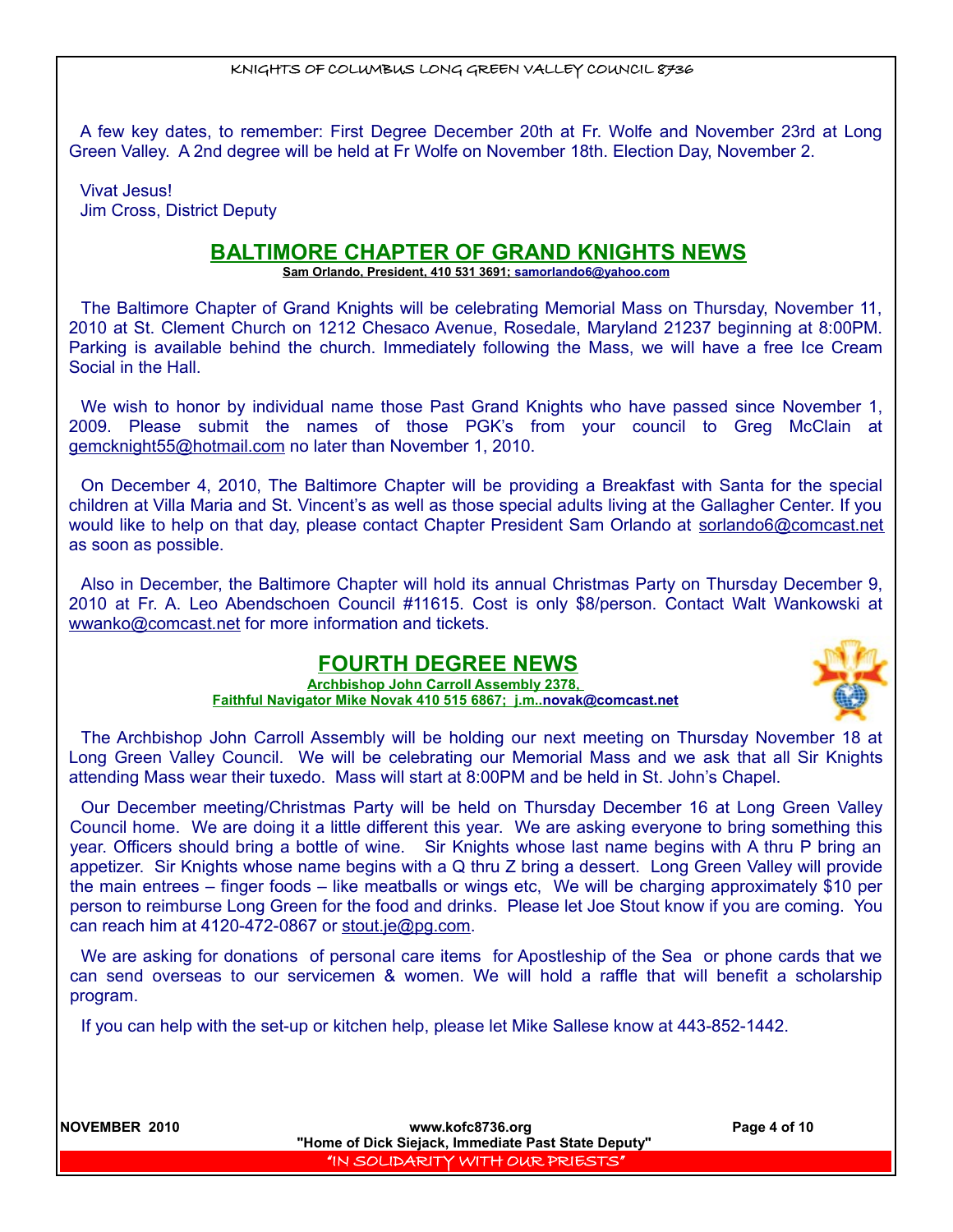### **MEMBERSHIP DIRECTOR'S REPORT**

 **Chuck Bogdanowicz, PGK: 410-592-5913; chuckbog@msn.com** 

I want to thank my brother Knights who help at the membership drive during all the masses the weekend of October 23 and 24. We recruited two new members and generated interest from several others. I also want to thank the wives and members of the ladies auxiliary for providing the desserts. They were a real hit.

Our membership goal this fraternal year is a net of 14. So far this year we initiated one new member but we suspended 6 members. So we now have a goal of 19. Even though we will add two additional new members you can see that we have a long way to go. We all need to be recruiters and be constantly award of prospective candidates.

One of my goals this fraternal year is to get all the members in need of their Second and Third Degree completed. There is a Second Degree on November 17, at Fr. Wolfe Council, on January 3, 2011 at Belair Council and on February 15, at Notre Dame Council. We are planning on attending the Third Degree at Dundalk Council on February 26. Please keep these dates open if you need these degrees. The membership team will be contacting you as these dates draw closer.

### **FRATERNAL BENEFITS**

 **Jerry Henderson, 443 752 1694; [gerald.henderson@kofc.org](mailto:gerald.henderson@kofc.org)**

# "*I'd rather be stuck down here than stuck up there."*

Have you ever been on an airplane flight that was loaded for takeoff and then the pilot announced that there were some "minor" technical difficulties? You might have found yourself delayed for just a few minutes or maybe even a few hours. Such was the case this summer when I was coming back from a meeting in Dallas. It was a full flight and we were delayed on the ground for almost two hours. You could see the disposition of the passengers go down hill quickly. The temperature in the cabin was getting hot and the people were noticeably upset. The nice lady next to me was going to a family reunion in Boston and was just as calm as could be. We struck up a conversation and she eventually said to me, "you know, as bad as this seems, I'd much rather be stuck down here than stuck up there."

And so it is with life insurance and long term care insurance. Isn't it better to have it and not need it than to not have it and find out that you need it or can't get it?

That's the story of life. Those that prepare and plan have an advantage over those who don't. Not planning is also making a choice. Fr. McGivney saw a need in his community and decided to act. I believe he wanted all of his Knights to act. He didn't want us to be "stuck up there" and he certainly didn't want our families or survivors to be in an awkward situation. Let the Knights of Columbus help you plan for a solid future. You'll feel great once you do.

### **PROGRAM DIRECTOR'S REPORT**

 **Mike Sallese, PGK; 443-852-1442; msallese11@verizon.net**

I hope everyone enjoyed all the goodies they received for Halloween.

We are now in November, the month in which the Knights of Columbus traditionally honor our deceased members. See the Church article below for our Memorial Mass. Please make plans to attend. If you haven't been to any of our tail-gate parties during Ravens games please check out the Council article for all the details. We are beginning our Thanksgiving food drive this month. The Community article will explain our efforts to fill the needs of others.

**NOVEMBER 2010 www.kofc8736.org Page 5 of 10 "Home of Dick Siejack, Immediate Past State Deputy"**  "IN SOLIDARITY WITH OUR PRIESTS"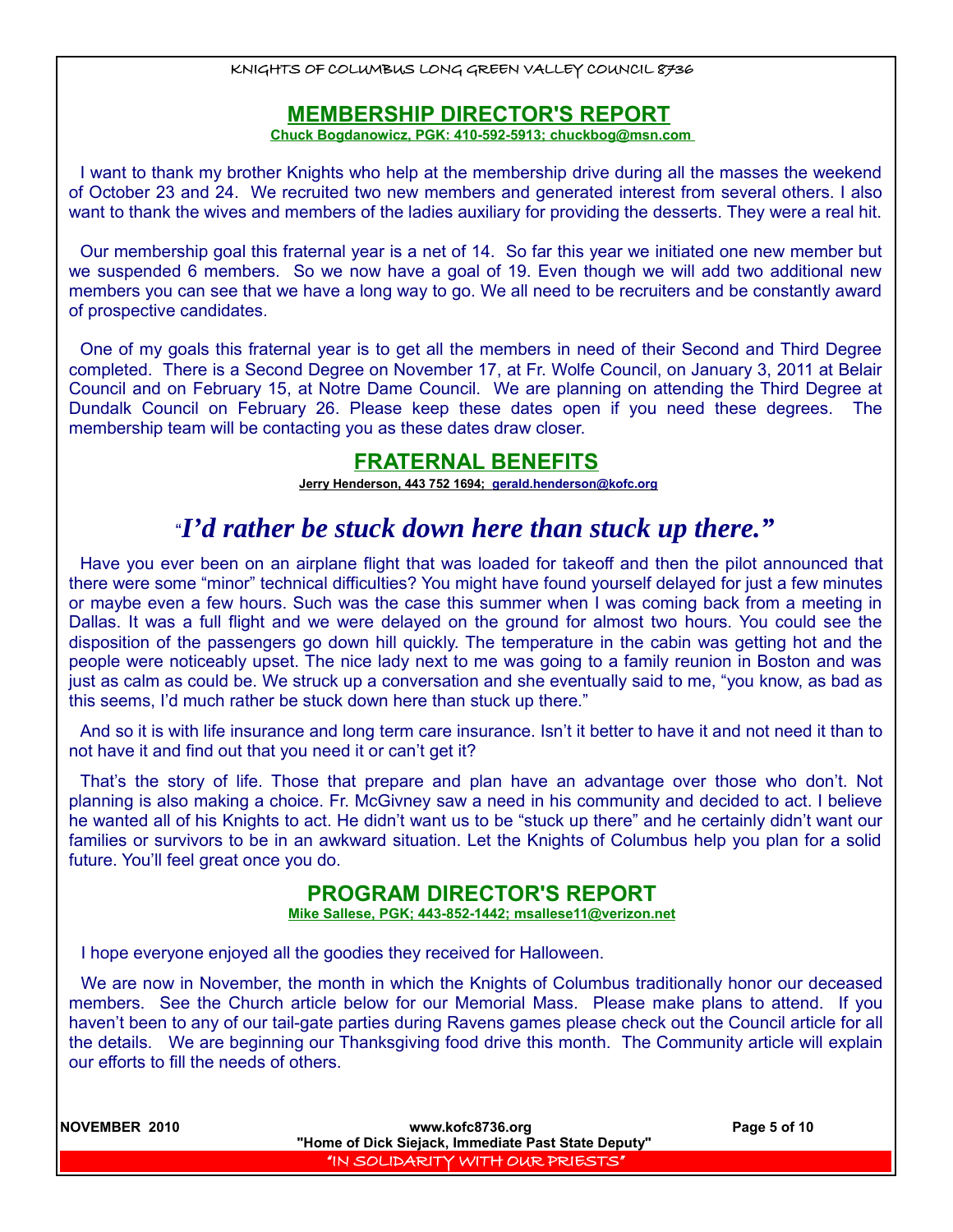### **CHURCH ACTIVITIES**

#### **Eric Schummacher, Director 410 557 6989, schumacherem@sjehydes.com**

Long Green Valley Council will hold our Memorial Mass on Wednesday November 17 in St. John's Chapel. Mass will begin at 7:30 PM and afterwards we will come over to the Council Home for light refreshments and to enjoy each other's company. During Mass we will honor our deceased members. Please make every effort to attend and if you know any of our widows, please offer them a ride to Mass and let them know that they are still part of the Long Green Valley Council family.

Msgr Rick will officiate at Mass. This will give you an opportunity to meet him. Father is a strong supporter of the Knights and was instrumental in starting at his previous posting at the Shrine of The Sacred Heart in Mount Washington.

#### **COMMUNITY ACTIVITIES**

#### **Mike Naumann 410-592-4884 mike.n@pioneernetwork.com**

The Apple Project headed by Carroll McComas was completed in October. Many thanks to Carroll, John Caine, John Mayni, Bob Renshaw, and Jim Schmidt Sr. for their work on this project. On October 8th the small band of Brothers invaded Maple Grove Farms in Pennsylvania to pick apples. Thirteen bags were delivered to the Gift of Hope Convent, Our Daily Bread, and Beans and Bread Outreach Center.

The Fall Community Blood Drive will be held on Saturday, November20th from 7am to 1pm @St, John the Evangelist Parish Hall. Remember to donate if you can, and encourage family and friends to do so as well. It will only take an hour or so of your time and is one of the most important activities you could take part in. We will also be looking for help with the set up and registration. Blood Drive chairman Ray Dietz is striving for 100 donors. To sign up or volunteer call Ray Dietz @ 410-592-5377 or email craytrek@comcast.net

John Mayni is beginning work on the Thanksgiving Project. The letter he will send out provides specific details of this project. Please heed his call for volunteers to pick up and deliver the massive amount of food donations. This year marks the **20th consecutive year** for this project! The project was started by Brother Jim Welsh and has gradually grown in size and scope over the years because of your continuing support. Of all the Council's charitable activities throughout the year, the Thanksgiving Project is by far the largest. We touched the lives of 1,470 individuals (which included 455 families) during the holidays last year.

This year we are going to support the **125 needy families** registered with Beans and Bread, the **125 needy families registered** with the Missionaries of Charity-Gift of Hope Convent's outreach program and the **50 men** residing at Our Daily Bread Employment Center. We will also provide cooked turkeys and all the items needed to make a **complete Thanksgiving dinner** for the Nuns and AIDS patients at the convent and the men and staff at Our Daily Bread Employment Center.

Your donations of nonperishable food items or money to our Council's Thanksgiving Project will provide a ray of hope during the holiday season to those in need in Baltimore.

 Please call John Mayni at 410-592-5663 if you can help with the project food deliveries which are tentatively scheduled to take place between 7:00 am and 12:00 pm on November 19<sup>th</sup>, 22<sup>nd</sup>, 23<sup>rd</sup> and 24<sup>th</sup>. **The exact delivery dates are firmed up one week prior to Thanksgiving.** John also needs **7** volunteers to purchase **and** cook a 16 – 20 pound turkey ready for pickup on the  $23<sup>rd</sup>$  of November. Call John for pickup arrangements. Note that the turkeys are baked without stuffing and placed in a covered aluminum tray for delivery. Your continued support of our food program is greatly appreciated.

| NOVEMBER 2010 | www.kofc8736.org<br>"Home of Dick Siejack, Immediate Past State Deputy" | Page 6 of 10 |
|---------------|-------------------------------------------------------------------------|--------------|
|               | I "IN SOLIDARITY WITH OUR PRIESTS" I                                    |              |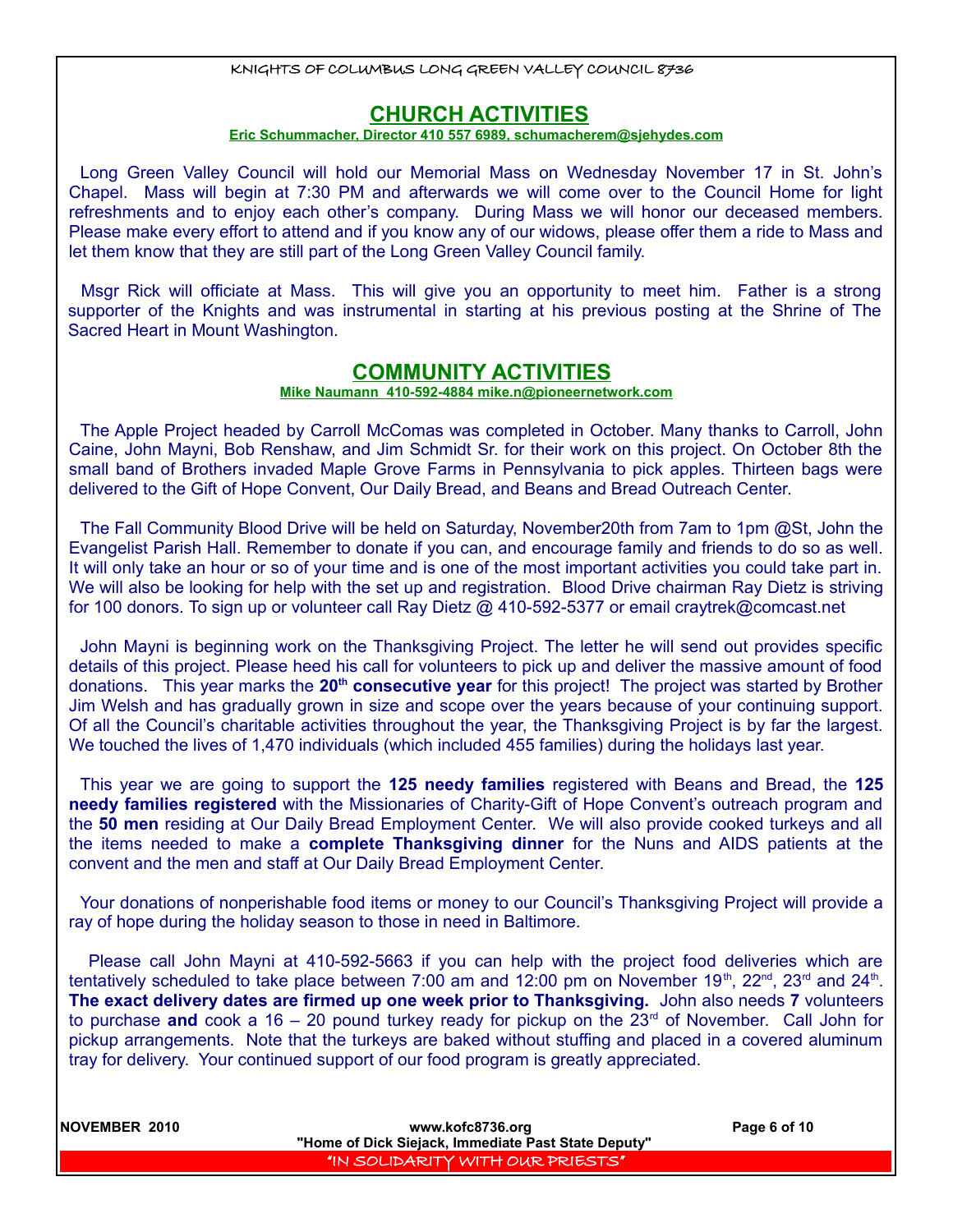# **BLOOD DRIVE**

Ray Dietz, Chairman Phone: 410-592-5377 or email: craytrek@comcast.net

Our Fall blood Drive will be held Saturday, November 20th, 2010 from 7am to 1pm. Please Please contact Ray Dietz for details.

### Thank-you for your support!

### **COUNCIL ACTIVITIES**

#### **John Stansfield: 443-504-7503; ressq351@Verizon.net**

Our first couple of Ravens tailgate parties at our Council Home were rousing successes. The Ravens defeated the Broncos and the Bills and good crowds cheered and watched on the big screen in comfort while feasting on hamburgers, hot dogs, sausages and BBQ with all the fixings.

We will continue the parties for the rest of the season. Please register for the next game by sending an email to [tailgate@kofc8736.org](mailto:tailgate@kofc8736.org) to reserve a spot for you, family members, friends, and neighbors. We had a little room left over last Sunday, but 50 is certainly the maximum crowd.

This is a great chance to see your terrific new AV system in person (great job Ken Furman). You'll have a great time, enjoy fraternity, make friends, and support your council.

The Cover Charge is only \$7 per person or \$20 for families with children under 12 You'll have all that food, a fun occasion, a big screen and games! Drinks are \$2 for beer and \$1 for soda and water. Just try to do that at home, boys and girls. If you can do better than that, someone else is buying your groceries.

We are planning for a Christmas party using a catered service **in our council home.** The date is not yet settled but we are looking at Sunday, December 12 or as an alternate Saturday, December 18. At this time we are in need of a chairman. That job should not be difficult with the food component being catered. Please call John Stansfield (410 836 0862), **or Mike Sallese (410-836-0862) if you would like to participate and / or help with the program.**

### **FAMILY ACTIVITIES**

**Jim Schmidt, Jr., PGK, 410-592-8891; jmtrn@aol.com**

The Thanksgiving and Christmas holiday season will begin soon. We will be celebrating with our families and enjoying all kinds of good food. Please keep in mind those less fortunate than ourselves and help out our Thanksgiving Food Drive in any way that you can. We will be helping out 250 families this year so give what you can.

Mother Teresa was asked what we as individuals could do for world peace and her answer was: "Go home and love your family." If we all start at home, we can eventually spread peace around the world.

**NOVEMBER 2010 www.kofc8736.org Page 7 of 10 "Home of Dick Siejack, Immediate Past State Deputy"**  "IN SOLIDARITY WITH OUR PRIESTS"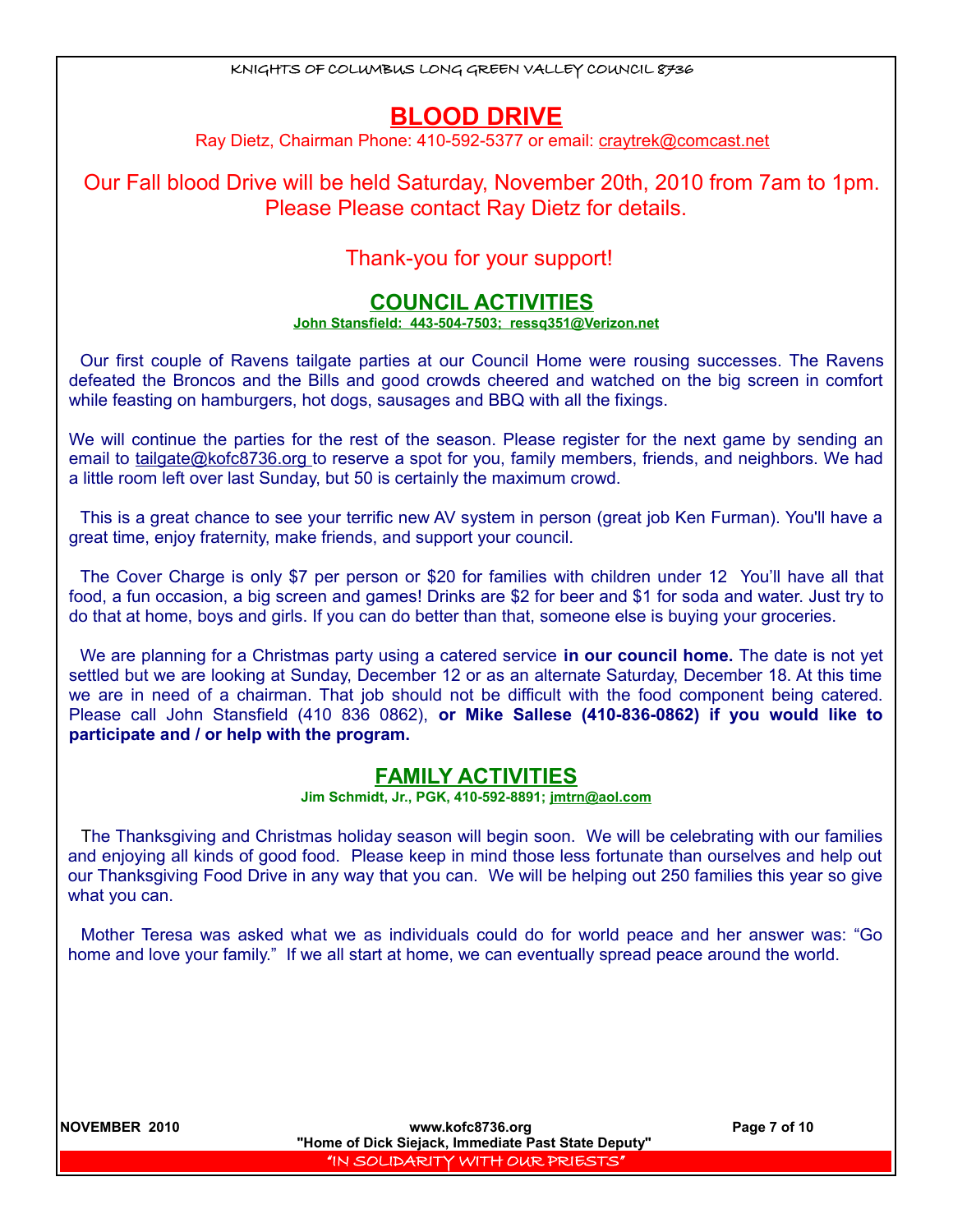### **YOUTH ACTIVITIES**

#### **Joshua Pippin (410) 292-5897 j\_peregrin@msn.com**

November is the time for our Keep Christ in Christmas poster contest. The forms and rules have been distributed and the children told about our contest. We look forward to the usual large participation from St. John's School. We will be getting the posters back very early in December so that we can judge them at our December  $7<sup>th</sup>$  meeting. We need to submit our winners to the State Council by December 15<sup>th</sup> to get them into the State competition. Please let me know if you can help judge the posters and I'll see you at our meetings.

The Basketball Free Throw contest will be happening in January/February so we will need some more help then. Lace up your basketball shoes and start practicing your free throws – but unfortunately only the kids can go on to compete at the State Council level.

### **PRO-LIFE**

#### **Jim Cross, PGK & DD; 410-893-1266; [James.cross@comcast.net](mailto:James.cross@comcast.net)**

Archbishop O'Brien has urged us to Learn, Pray and Vote. The Maryland Catholic Conference of Bishops website www.mdcathcon.org has the responses to the survey by the candidates for office in the November 2<sup>nd</sup> Election. Hopefully we will have election results that we can be thankful for on Thanksgiving Day. The Catholic Bishops of the United States were in favor of passage of the Healthcare bill as long as it did not include the abortion funding which was included. We need to elect people that will do all in their power to change what has been done even to the extent of repealing the entire bill. Be sure that you do your homework on the candidates and VOTE. We must pray for success in Pro-Life issues on November 2, 2010. All is possible with God.

Vote your conscience!

### **LECTURER'S REPORT**

#### **Chuck Bogdanowicz, PGK: 410-592-5913; chuckbog@msn.com**

Jerry Henderson, our Fraternal Benefits Advisor, conducted an interesting and educational presentation at our social meeting last month. It was interesting to see how all the current government programs are going to be impacted by the "Baby Boomer" and future generations. Jerry also had door prizes and provided an ice cream sundae bar and desserts. We also had the opportunity to use our new A/V system.

We are scheduled to hold a First Degree at our second meeting this month. We currently have two candidates. Please plan to attend and show your support to our outstanding degree team and the new members.

**NOVEMBER 2010 www.kofc8736.org Page 8 of 10 "Home of Dick Siejack, Immediate Past State Deputy"**  "IN SOLIDARITY WITH OUR PRIESTS"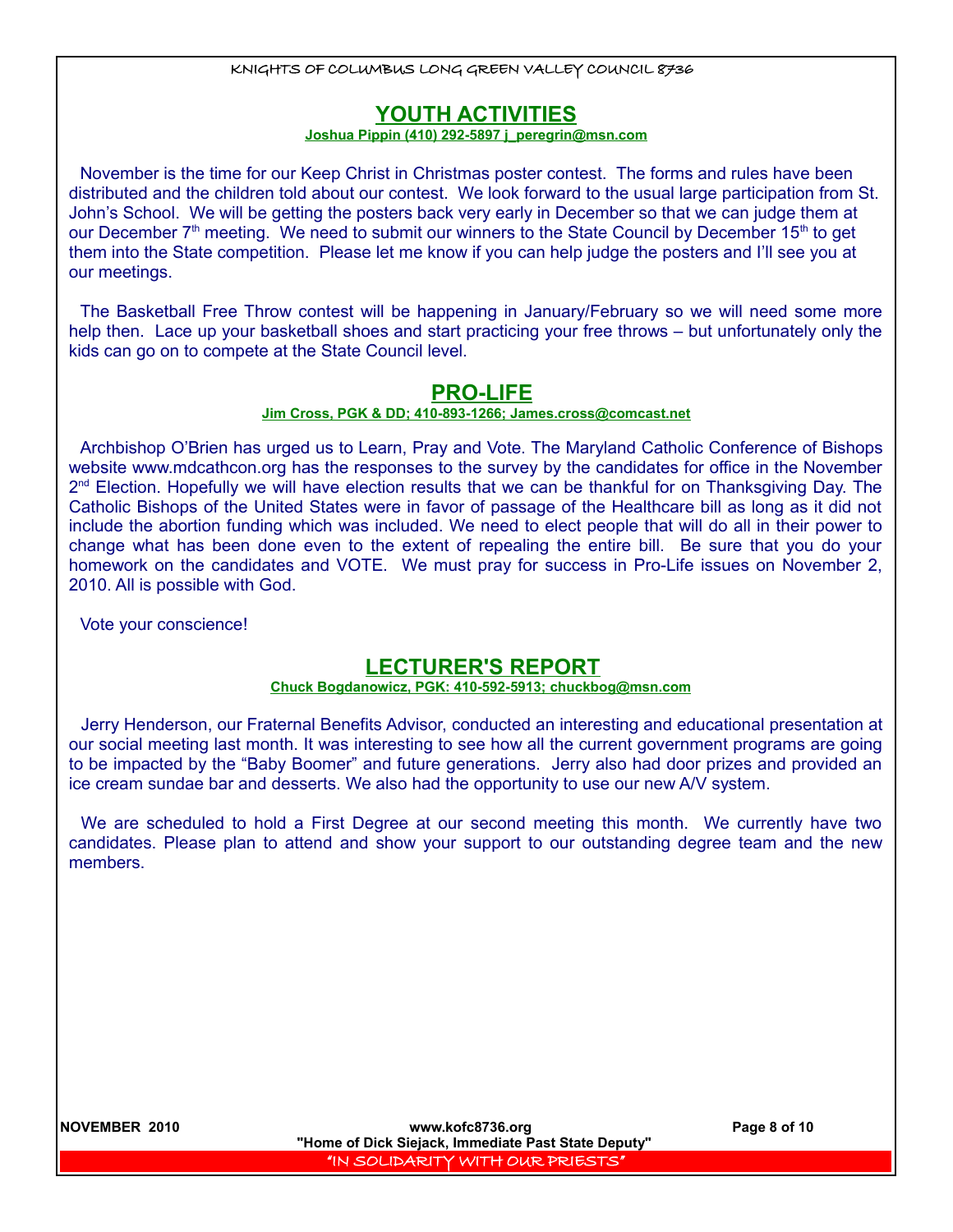### **NOVEMBER BIRTHDAYS**

| <b>John Caine</b>     |                   | <b>Howard Kline</b>    |    |
|-----------------------|-------------------|------------------------|----|
| <b>Tim Whitehurst</b> | 3                 | <b>Paul Field</b>      |    |
| Norman Ray            | 6                 | <b>Marty Salisbury</b> | 6  |
| <b>Kevin Carr</b>     |                   | <b>Paul Weber</b>      |    |
| <b>Jug Brown</b>      | 9                 | <b>Scott Messenger</b> | 9  |
| Joe Crumbling         | $12 \overline{ }$ | <b>Paul Wimmer</b>     | 12 |
| <b>Bill Bilo</b>      | 15                | <b>Bud Imhoff</b>      | 15 |
| <b>Joe Kerins</b>     | 15                | <b>Tim Calvert</b>     | 24 |
| <b>Jim Courtney</b>   | 24                | <b>Neil Cariello</b>   | 27 |
| Doug Phelps           | 27                |                        |    |

### **CHANCELLOR'S REPORT**

**Bob McGraw, Work 410-887-1828, Cell/Text 443-299-7732, E-mail rsmcgraw@verizon.net**

Feel free to contact me if you know of any brother or family member that is in need of prayers.

Please continue to pray for the following:

#### **Brothers:**

John Robinson Stanley Protokowicz John Ventura

#### **Relations:**

Tim Lince, Brother-in-Law of Brother Thomas Rowan Tory Robinson, Wife of Brother John Robinson William Schmidt Jr., Brother of Jim Schmidt

#### **Deceased:**

Mary Renshaw, Wife of Brother Robert Renshaw Harry Brocato Sr. Father of Brother Harry Brocato Jr. Brother Donald McCaig Mother of Brother Ken Fuhrman

*NOTE: We have no system of routinely identifying those people whose health has improved to the point that they no longer need to be on the prayer list. Consequently, at the end of each quarter, we will delete all names that have been on the list for three or more months. Anyone with a request should contact the Chancellor, Bob McGraw, at either of the above addresses and they will be listed/reinstated on the prayer list.* 

**NOVEMBER 2010 www.kofc8736.org Page 9 of 10 "Home of Dick Siejack, Immediate Past State Deputy"**  "IN SOLIDARITY WITH OUR PRIESTS"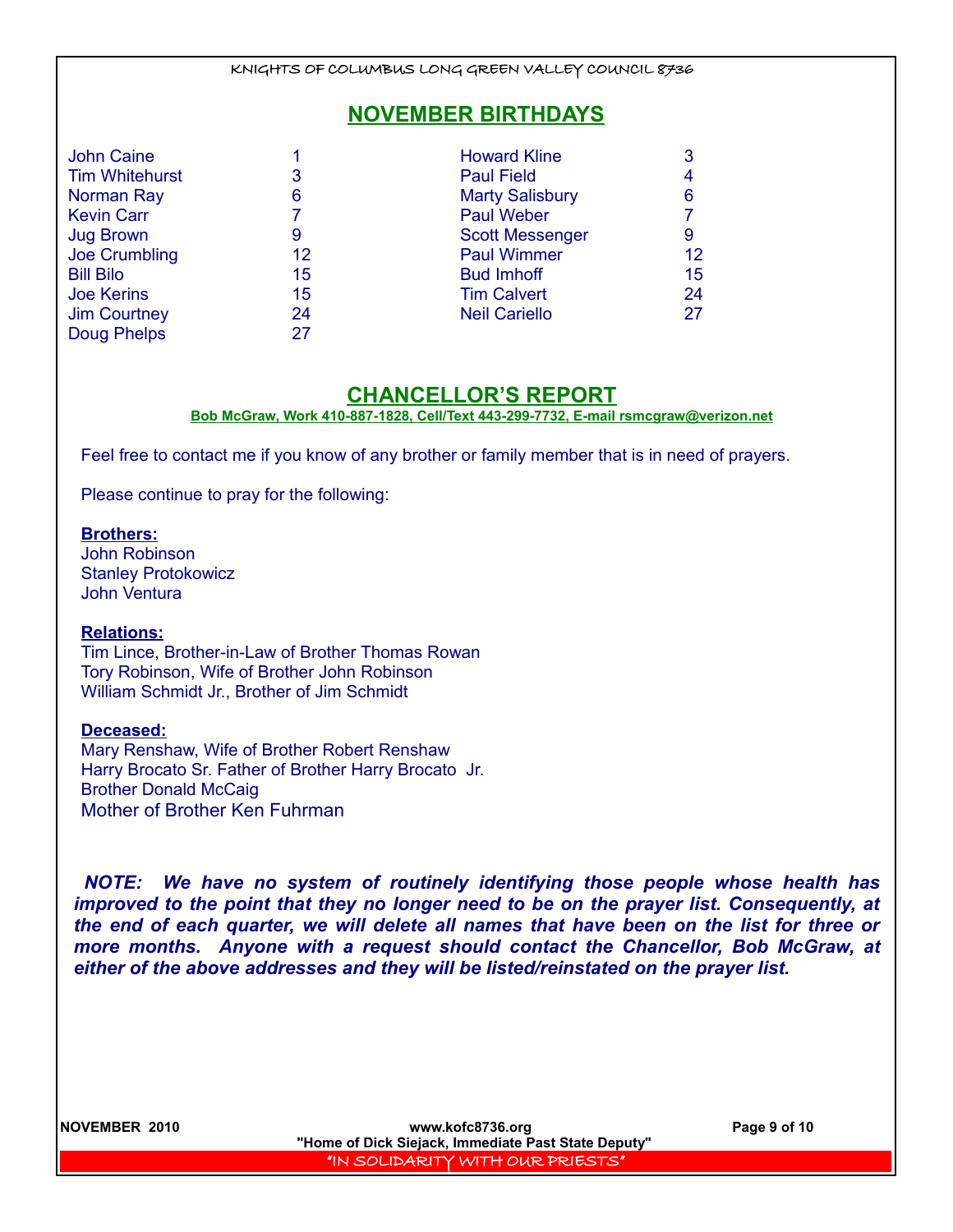# **DATES TO REMEMBER**

|                         | DATE DAY    | <b>TIME</b> | <b>ACTIVITY</b>                                                                      | <b>LOCATION</b>             |
|-------------------------|-------------|-------------|--------------------------------------------------------------------------------------|-----------------------------|
|                         |             |             | <b>NOVEMBER</b>                                                                      |                             |
| 1                       | Mon.        | 9:00 AM     | Hotel Reservations for annual convention open                                        |                             |
| 2                       | Tues.       |             | <b>VOTE</b>                                                                          |                             |
| $\overline{\mathbf{2}}$ | Tues.       | 7:00 PM     | <b>Knights Ladies Meeting</b>                                                        | <b>Council Home</b>         |
| 2                       | <b>Tues</b> |             | <b>Launch Youth Poster Contest</b>                                                   |                             |
| 4                       | Thurs.      | 7:00 PM     | <b>Officers Meeting</b>                                                              | <b>Council Home</b>         |
| 7                       | Sun.        | 12:30 PM    | <b>RAVENS Tailgate Party</b>                                                         | <b>Council Home</b>         |
| 9                       | Tues.       | 8:00 PM     | <b>Business Meeting</b>                                                              | <b>Council Home</b>         |
| 11                      | Thurs.      | 8:00 PM     | <b>RAVENS Tailgate and Dinner party</b>                                              | <b>Council Home</b>         |
| 11                      | Thurs.      | 8:00 PM     | <b>BCGK Memorial Mass</b>                                                            | <b>St. Clements Church</b>  |
| 13                      | Sat.        |             | 8AM-12PM Parish Clean Up Day                                                         |                             |
|                         |             |             | <b>State Soccer Shoot Out</b>                                                        |                             |
| 15                      | Wed.        |             | <b>End of School Essay Contest</b>                                                   |                             |
| 17                      | Wed.        | 7:30 PM     | <b>Council Memorial Mass</b>                                                         | <b>St. Johns Chapel</b>     |
|                         |             | 8:00 PM     | 2ND Degree                                                                           | Fr. Wolfe Council           |
| 18                      | Thurs.      | 8:00PM      |                                                                                      | Fr. ONeil Council           |
|                         | Fri.        |             | <b>ABJC Meeting</b><br>Thanksgiving Food Distribution and Pies Delivery Council Home |                             |
| 19<br>20                | Sat.        |             | 7 AM/1 PM Semi-Annual Blood Drive                                                    | <b>St. Johns Hall</b>       |
|                         |             |             |                                                                                      |                             |
| 20/21                   |             |             | Sat./Sun. All Masses Ladies selling Tree Ornaments                                   |                             |
| 23                      | Tues.       | 8:00 PM     | <b>Council Social Meeting</b>                                                        | <b>Council Home</b>         |
| 25                      | Thurs.      |             | <b>THANKSGIVING DAY</b>                                                              |                             |
| 28                      | Sun.        | 12:30 PM    | <b>RAVENS Tailgate Party</b>                                                         | <b>Council Home</b>         |
|                         |             |             | <b>DECEMBER</b>                                                                      |                             |
| 02                      | Thurs.      | 7:00 PM     | <b>Officers Meeting</b>                                                              | <b>Council Home</b>         |
| 04                      | Sat.        | 8:00 AM     | <b>Breakfast with Santa</b>                                                          | <b>Church Hall</b>          |
| 07                      | Tues.       | 7:00 PM     | <b>Knights Ladies Meeting</b>                                                        | <b>Council Home</b>         |
| 05                      | Sun.        | 8:00 PM     | <b>RAVENS Tailgate Party</b>                                                         | <b>Council Home</b>         |
| 06                      | Mon.        | 8:00 PM     | <b>First Degree</b>                                                                  | Fr. Wolfe Council           |
| 07                      | Tues.       | 7:30 PM     | <b>Ladies Meeting</b>                                                                | <b>Council Home</b>         |
| 09                      | Thurs.      |             | <b>BCGK Christmas Party</b>                                                          | Fr. Abendschoen Council     |
| 12                      | Sun.        |             | Probable Christmas party date                                                        |                             |
| 13                      | Sun.        | 8:30 PM     | <b>RAVENS Tailgate Party</b>                                                         | <b>Council Home</b>         |
| 14                      | Tues.       | 8:00 PM     | <b>Business Meeting</b>                                                              | <b>Council Home</b>         |
| 16                      | Thurs.      | 8:00 PM     | <b>BCGK Meeting</b>                                                                  | <b>Bishop Sheen Council</b> |
| 16                      | Thurs.      | 7:00 PM     | <b>SJE School Christmas Program</b>                                                  | St. Johns Church            |
|                         |             |             |                                                                                      |                             |
| 19                      |             | 12:30 PM    | <b>Poster awards Ceremony</b><br><b>RAVENS Tailgate Party</b>                        | <b>Council Home</b>         |
| 19                      | Sun.        |             | <b>Light up for Christ(creshe)</b>                                                   |                             |
|                         | Sun.        | 5:30 PM     |                                                                                      |                             |
|                         |             | 6:00 PM     | followed by church Choir concert                                                     |                             |
|                         |             |             | and social                                                                           | <b>Church Hall</b>          |
| 23                      | Thurs.      | 8:00 PM     | <b>ABJC Assembly Meeting</b>                                                         |                             |
| 24                      | Fri.        | 2:00 PM     | Parking for 4:00PM Christmas Mass                                                    |                             |
| 25                      | Sat.        |             | Christmas                                                                            |                             |
| 26                      | Sun.        | 12:30 PM    | <b>RAVENS Tailgate Party</b>                                                         | <b>Council Home</b>         |
| 28                      | Tues.       | 8:00 PM     | <b>Social Meeting</b>                                                                | <b>Council Home</b>         |
|                         |             |             |                                                                                      |                             |
|                         |             |             | www.kofc8736.org                                                                     | Page 10 of 10               |
| <b>NOVEMBER 2010</b>    |             |             |                                                                                      |                             |